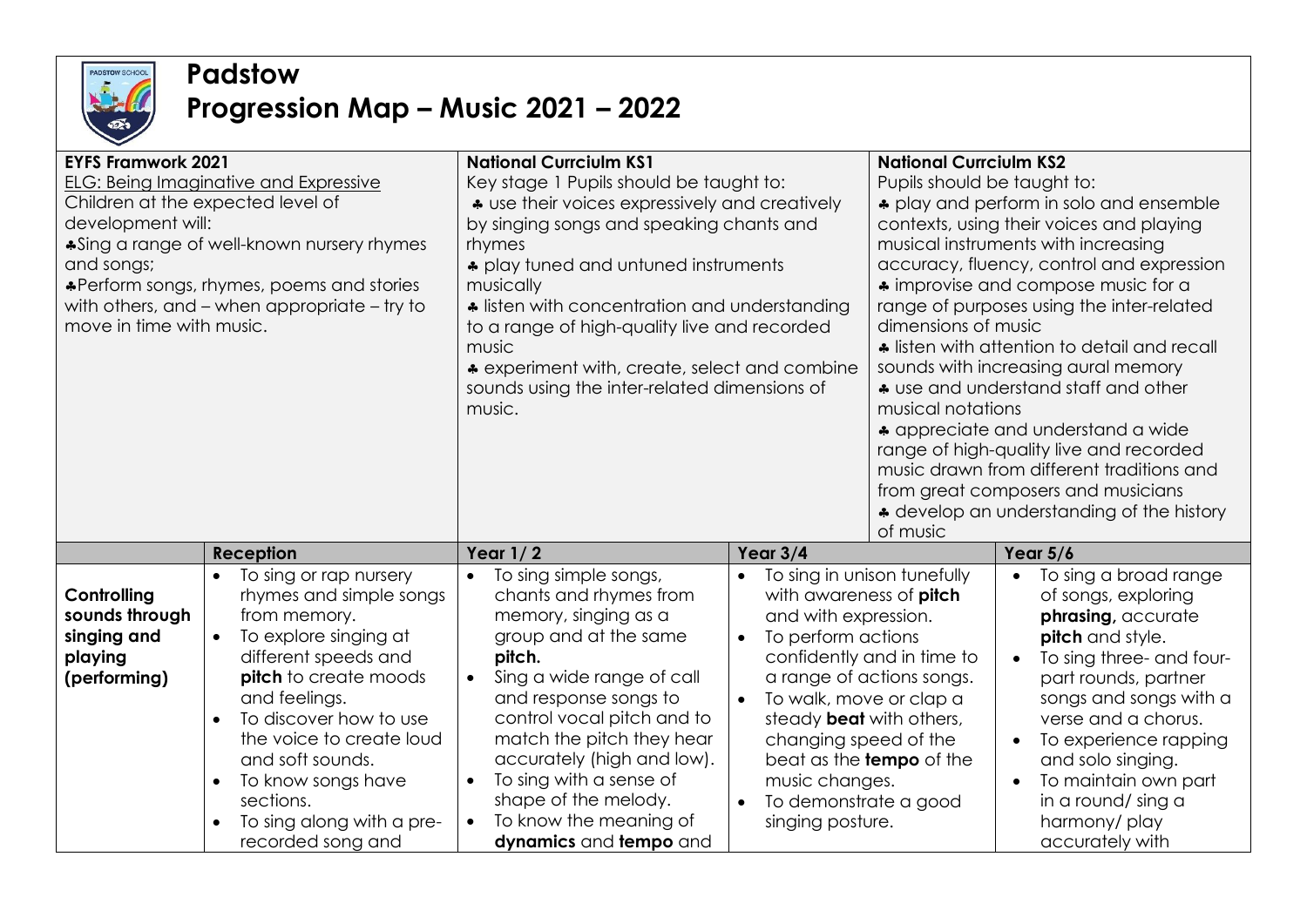|                                                                    | perform movements to a<br>steady beat.<br>Perform any of the<br>$\bullet$<br>nursery rhymes by singing<br>and adding actions or<br>dance.<br>Perform any nursery<br>$\bullet$<br>rhymes or songs adding<br>a simple instrumental<br>part.<br>Record the performance<br>to talk about. | be able to demonstrate<br>these when singing by<br>responding to the leaders'<br>directions and visual<br>symbols (e.g. crescendo,<br>decrescendo and pause).<br>To follow instructions on<br>how and when to<br>sing/play an instrument.<br>To make and control short<br>and long sounds (duration)<br>using voices and<br>instruments. To include<br>simple improvisation.<br>To take notice of others<br>when performing.<br>Record the performance<br>to talk about. | To follow a leader when<br>singing.<br>To sing with awareness of<br>$\bullet$<br>being 'in tune',<br>pronouncing words<br>carefully and breathe<br>well.<br>To have an awareness of<br>the <b>pulse</b> internally when<br>singing.<br>Sustain a rhythmic<br>$\bullet$<br>ostinato/ drone/ melodic<br>ostinato (riff) (to<br>accompany singing) on<br>an instrument (tempo/<br>duration/texture).<br>Perform with control and<br>awareness of what others<br>are singing/ playing.<br>To listen to and follow<br>musical instructions from a<br>leader (crescendo,<br>decrescendo and pause).<br>To record the<br>$\bullet$<br>performance and say how<br>they were feeling, what<br>they were pleased with<br>what they would change<br>and why. | awareness of what<br>others are playing.<br>To sing with awareness<br>$\bullet$<br>of being 'in tune -,<br>pronouncing words<br>carefully and breathe<br>well.<br>Sing or play from<br>$\bullet$<br>memory with<br>confidence.<br>Play more complex<br>$\bullet$<br>instrumental parts.<br>To record the<br>$\bullet$<br>performance and<br>compare it to a<br>previous performance.<br>To discuss and talk<br>$\bullet$<br>musically about it -<br>"What went well?" and<br>"It would have been<br>even better if?"<br>Play a musical<br>$\bullet$<br>instrument with the<br>correct technique<br>within the context of<br>the Unit song.<br>To play more complex<br>$\bullet$<br>instrumental parts. |
|--------------------------------------------------------------------|---------------------------------------------------------------------------------------------------------------------------------------------------------------------------------------------------------------------------------------------------------------------------------------|--------------------------------------------------------------------------------------------------------------------------------------------------------------------------------------------------------------------------------------------------------------------------------------------------------------------------------------------------------------------------------------------------------------------------------------------------------------------------|---------------------------------------------------------------------------------------------------------------------------------------------------------------------------------------------------------------------------------------------------------------------------------------------------------------------------------------------------------------------------------------------------------------------------------------------------------------------------------------------------------------------------------------------------------------------------------------------------------------------------------------------------------------------------------------------------------------------------------------------------|--------------------------------------------------------------------------------------------------------------------------------------------------------------------------------------------------------------------------------------------------------------------------------------------------------------------------------------------------------------------------------------------------------------------------------------------------------------------------------------------------------------------------------------------------------------------------------------------------------------------------------------------------------------------------------------------------------|
| <b>Creating and</b><br>developing<br>musical ideas<br>(composing). | Play instruments to a<br>$\bullet$<br>steady beat.<br>Understand how to hold<br>$\bullet$<br>and play an instrument<br>with care.<br>Explore the different<br>sounds instruments<br>make.                                                                                             | Make a sequence of long<br>$\bullet$<br>and short sounds with help<br>(duration).<br>Clap longer rhythms with<br>$\bullet$<br>help.<br>Make different sounds<br>$\bullet$<br>(high and low- pitch; loud<br>and quiet-dynamics; fast<br>and slow- <b>tempo</b> ; quality of                                                                                                                                                                                               | To compose and perform<br>$\bullet$<br>melodies using three or<br>four notes.<br>To make creative use of<br>$\bullet$<br>the way sounds can be<br>changed, organised and<br>controlled (including ICT).<br>To create<br>$\bullet$<br>accompaniments for                                                                                                                                                                                                                                                                                                                                                                                                                                                                                           | To compose and<br>$\bullet$<br>perform melodies using<br>five or more notes.<br>To compose short ternary<br>$\bullet$<br>pieces of music (ABA).<br>To compose melodic<br>$\bullet$<br>phrases using the<br>pentatonic scale (e.g. C,<br>D, E, G, A).                                                                                                                                                                                                                                                                                                                                                                                                                                                   |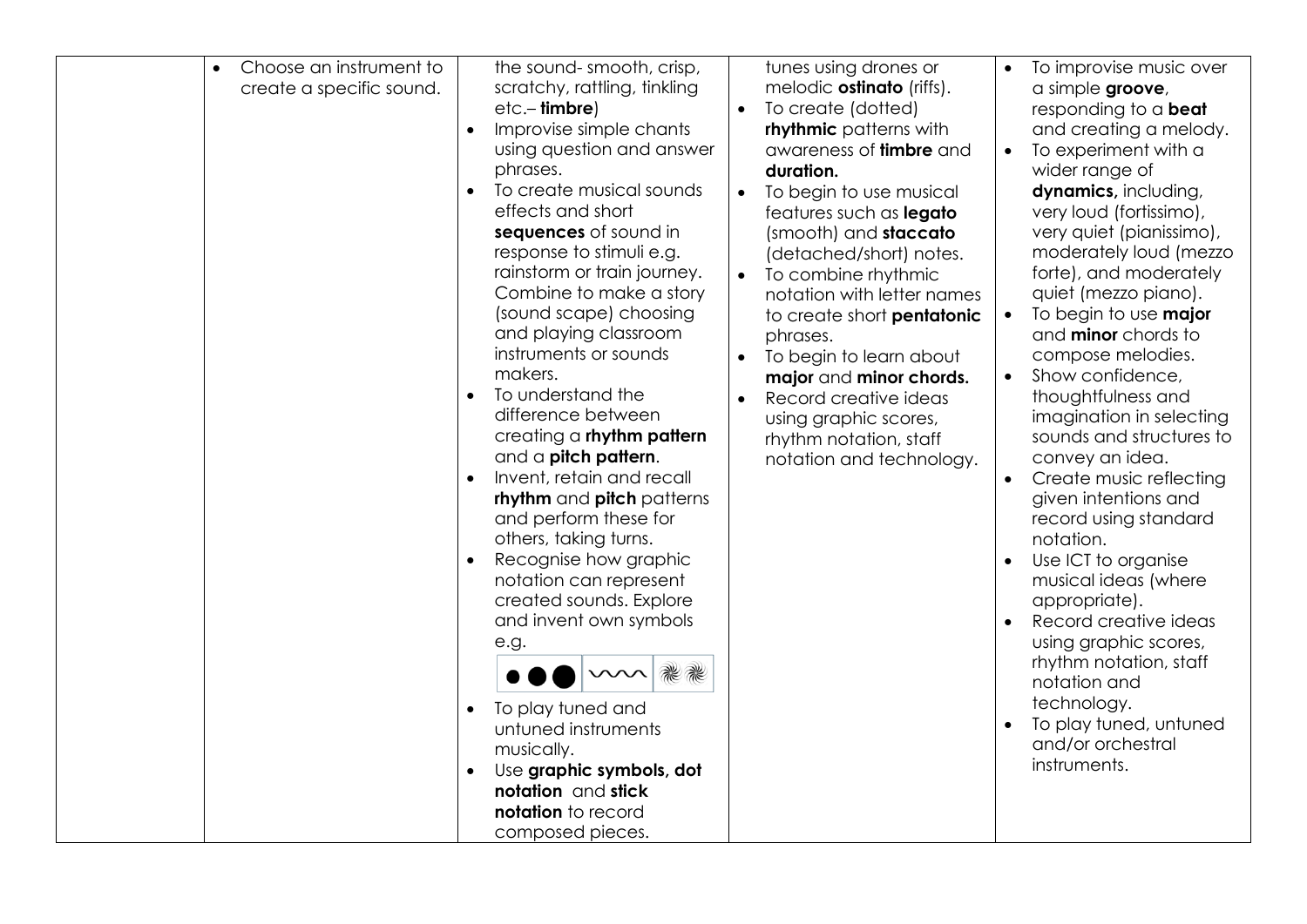| <b>Responding</b><br>and reviewing<br>(appraising)                  | Express feelings in music<br>$\bullet$<br>by responding to<br>different moods in a<br>musical score.<br>Listen to music and<br>$\bullet$<br>respond by using hand<br>and whole-body<br>movements.<br>Listen to different sounds<br>(animal noise, water<br>etc.) and respond with<br>voice and movement. | Hear and identify the pulse<br>$\bullet$<br>in music.<br>Hear different moods in<br>$\bullet$<br>music.<br>Identify texture- one sound<br>or several sounds?<br>Begin to recognise<br>$\bullet$<br>changes in <b>timbre</b> (sound<br>quality-smooth, crisp,<br>scratchy, rattling, tinkling<br>etc.), dynamics (loud and<br>quiet), tempo (fast and<br>slow) and pitch (high and<br>$low$ .<br>Choose sounds to<br>represent different things<br>(ideas, thoughts, feelings,<br>moods etc.).<br>Start to recognise different<br>instruments. | Know how <b>pulse</b> stays the<br>$\bullet$<br>same but rhythm changes<br>in a piece of music and<br>dance.<br>Listen to several layers of<br>$\bullet$<br>sound (texture) and talk<br>about the effect on mood<br>and feelings. Interpret in<br>dance.<br>Use more musical<br>$\bullet$<br>dimensions vocabulary to<br>describe music-duration,<br>timbre, pitch, dynamics,<br>tempo, texture, structure,<br>rhythm, metre, riff,<br>ostinato, melody,<br>harmony.<br>Counting simple music<br>when dancing.<br>To think about what the<br>$\bullet$<br>words of a song mean. | Use musical vocabulary<br>confidently to describe<br>music and dance<br>structures such as<br>cannon, fugue, unison,<br>rondo.<br>Refine and improve<br>$\bullet$<br>own/ others' work. Use a<br>range of words to<br>describe music (eg.<br>duration, timbre, pitch,<br>dynamics, tempo,<br>texture, structure, beat,<br>rhythm, metre, silence,<br>riff, ostinato, melody,<br>harmony, chord, flat,<br>sharp, dotted rhythm,<br>staccato, legato,<br>crescendo, diminuendo).<br>Use these words to<br>$\bullet$<br>identify strengths and<br>weaknesses in own and<br>others' music.<br>To think about the<br>message of songs.<br>To compare two songs in<br>the same style, talking<br>about what stands out<br>musically in each of<br>them, their similarities<br>and differences<br>Identify orchestral family. |
|---------------------------------------------------------------------|----------------------------------------------------------------------------------------------------------------------------------------------------------------------------------------------------------------------------------------------------------------------------------------------------------|-----------------------------------------------------------------------------------------------------------------------------------------------------------------------------------------------------------------------------------------------------------------------------------------------------------------------------------------------------------------------------------------------------------------------------------------------------------------------------------------------------------------------------------------------|---------------------------------------------------------------------------------------------------------------------------------------------------------------------------------------------------------------------------------------------------------------------------------------------------------------------------------------------------------------------------------------------------------------------------------------------------------------------------------------------------------------------------------------------------------------------------------|------------------------------------------------------------------------------------------------------------------------------------------------------------------------------------------------------------------------------------------------------------------------------------------------------------------------------------------------------------------------------------------------------------------------------------------------------------------------------------------------------------------------------------------------------------------------------------------------------------------------------------------------------------------------------------------------------------------------------------------------------------------------------------------------------------------------|
| <b>Listening and</b><br>applying<br>knowledge and<br>understanding. | Choose different<br>$\bullet$<br>instruments, including the<br>voice, to create sound<br>effects in play<br>Investigate a variety of<br>$\bullet$<br>ways to create sound<br>with different materials.                                                                                                   | To begin to recognise<br>$\bullet$<br>instruments being played<br>in a piece of music.<br>To being to recognise<br>$\bullet$<br>simple repeated patterns<br>and follow musical                                                                                                                                                                                                                                                                                                                                                                | To listen with attention and<br>$\bullet$<br>begin to recall sounds with<br>increasing accuracy.<br>To understand how<br>musical elements are<br>combined and used for<br>effect.                                                                                                                                                                                                                                                                                                                                                                                               | To listen and recall a<br>$\bullet$<br>range of sounds and<br>patterns with accuracy<br>and confidence.<br>To use increased aural<br>memory to recall sounds<br>accurately.                                                                                                                                                                                                                                                                                                                                                                                                                                                                                                                                                                                                                                            |